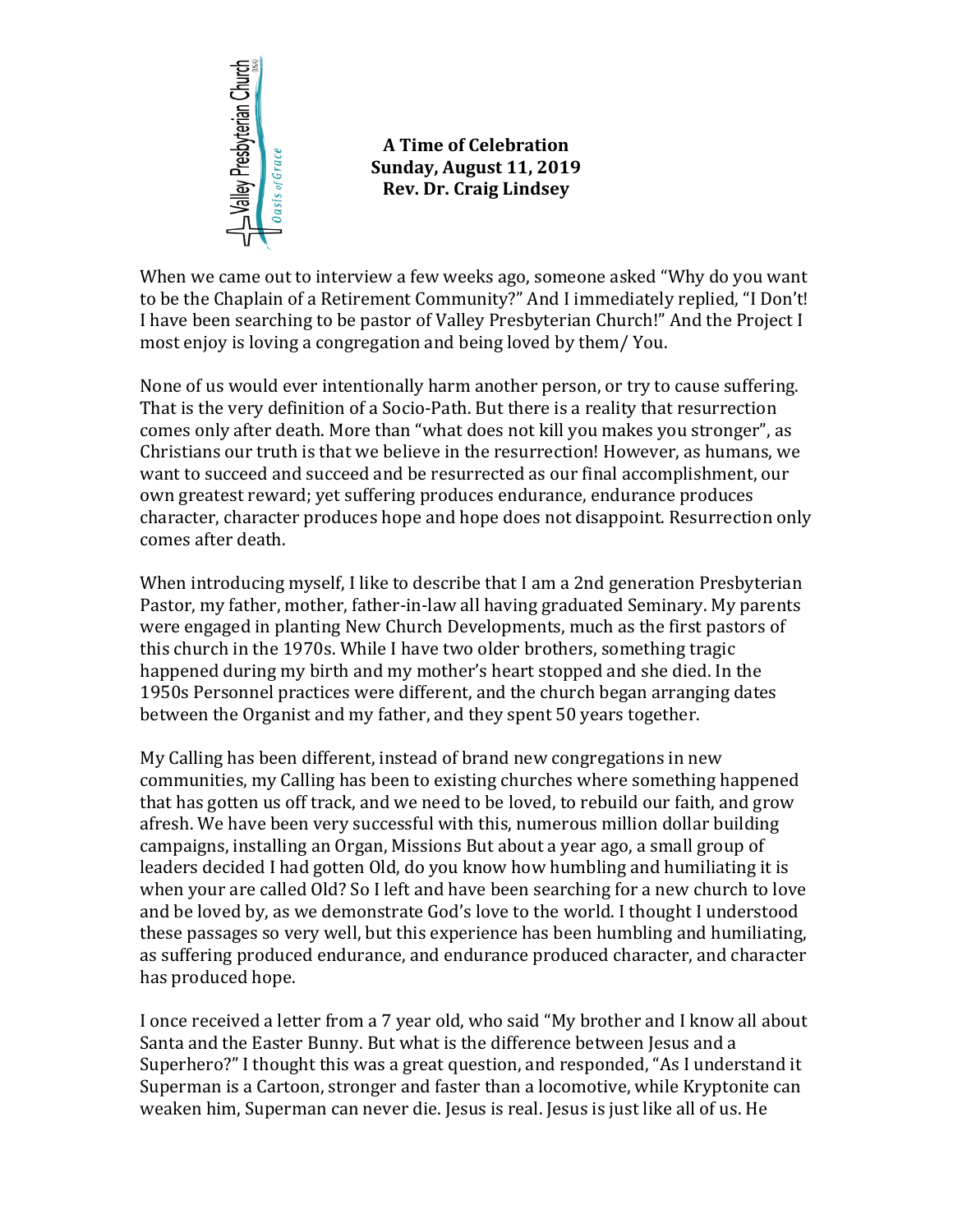loves us, and he died for us, but his love is stronger than death. So even though he could die, death was not the end."

On a Saturday night, a 16 year old and two friends got drunk, drove his father's Ferrari through the downtown at 115 miles per hour. When the car flipped, one friend was dead, a second quadriplegic, and the driver walked away unharmed. A month later a family joined the church having their 6 children aged 1, 3, 5, 7, 9, 11 baptized. As part of baptisms, I carry infants through the Sanctuary for the congregation to claim the child, so that day we had a bit of a parade. When I stopped before the 16 year old and gave him the baby to carry, as I continued to describe that throughout his life we would be praying for this Child of God. Which child, the infant or 16 year old, did not matter, as both were baptized and claimed and in need of our prayers, love and support, that day and for years to come.

After the Baptism, I called the children to the Chancel, and 3 year old Christopher, raised his hand "Rev. Lindsey, Rev Lindsey, God died!" I said, "Yes Christopher, that is important and we will learn more about that." Every week for 6 months, the children would come forward and Christophe shouted: "Rev. Lindsey, Rev. Lindsey, God died!" Then one Sunday, I thought I was all prepared, when he called out "Rev. Lindsey, Rev. Lindsey" and I said "Yes, Christopher." And he announced, "My Mom got stopped by the Police on the way to Worship." The following week, all six children were there with Mom and Dad, and Grandma. Christopher's hand shot up and he called out "Rev. Lindsey, Rev. Lindsey, I got New Socks!" Following the Worship service, I learned that Grandpa had been on Hospice care and recently died. While no one had spoken with the children, Christopher had seemed to know that his Grandfather was dying, and his questions about God were his way of working this out. The next Sunday, when Christopher said "Rev. Lindsey, Rev. Lindsey" I responded "Yes Christopher, and you know that even though Jesus died for us, death could never stop God's love, so Jesus came back in wonderful ways."

One of the items in your JAG report was that you have been working on Family Systems theory, I have been studying this and Conflict resolution for the last 20 years, engaged in intensive course work for the last five years. What I love about this is it explains the Bible VERY well. Adam and Eve got along great, until the Serpent came along, suddenly there was Blaming, Triangulation, Projection, and Cut-Offs, the ultimate Cut-off being Death. But asking WHY does not give answers. Instead, after our period of mourning, we need to realize like Nicodemus, some things are beyond explanation. Life happens. Tragedy happens. But afterwards there comes a new life, a richer reality, because we know we are loved. And living together after death, after sorrow, can become a whole new celebration of life.

Personally, I think the greatest of sins is to Bore God and bore people in the worship of God. Worship is a time of celebration! Whether we are celebrating the life of an individual, or the love of a couple, or engaging in new challenges and opportunities. When I was a child, my parents often had parties at our home, and while they were cooking and finishing things for the celebration, our responsibility was to greet the